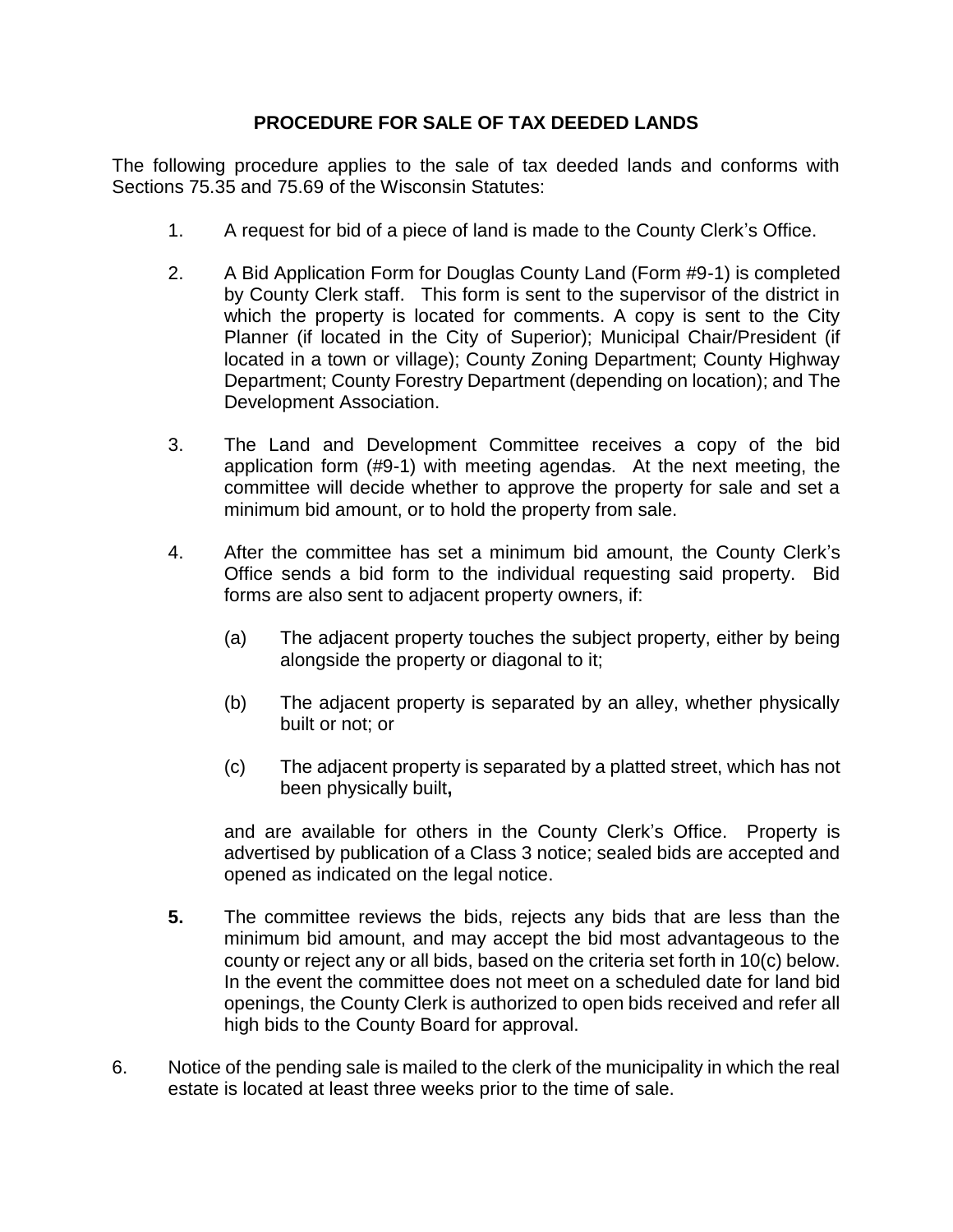- 7. A resolution is presented to the board approving the sale.
- 8. A Quit Claim Deed is made out to the successful bidder.
- 9. Those properties that have been previously advertised for sale may be sold according to the following procedure:
	- (a) Property is advertised for sale by publication of a Class 1 notice;
	- (b) Adjacent property owner(s) (as defined in 4 above) is(are) notified;
	- (c) The Land and Development Committee reviews the bids, may reject any or all bids, or may accept a bid that is less than the minimum bid amount but, cannot accept a bid that is less than the highest bid, unless the committee outlines in the resolution the reasons for accepting a bid that is less than the highest bid. As a general practice, the committee will not consider a bid that is less than 75% of the minimum bid amount. However, the committee reserves the right to accept any bid if the proposed use and/or development of the property is deemed desirable and advantageous to the county;
	- (d) Those properties not sold after the Class I bid opening will remain available for purchase by bid, with any bids received referred to the Land and Development Committee;
	- (e) A resolution is presented to the Board approving the sale; and
	- (f) A Quit Claim Deed is made out to the successful bidder.
- 10. Bids must be made on official bid blank form, which can be obtained at the County Clerk's Office, and includes the following information:
	- (a) Douglas County reserves the right to reject any and all bids or to award the bid most advantageous to Douglas County. Bid may be accepted for less than the minimum bid amount of the parcel as listed on the advertisement for bid. All payments must be made in the form of a certified cashier's check or money order made payable to Douglas County Clerk, and in accordance with the following:
		- (1) For bid amount under \$25,000, full amount of bid must accompany each bid; or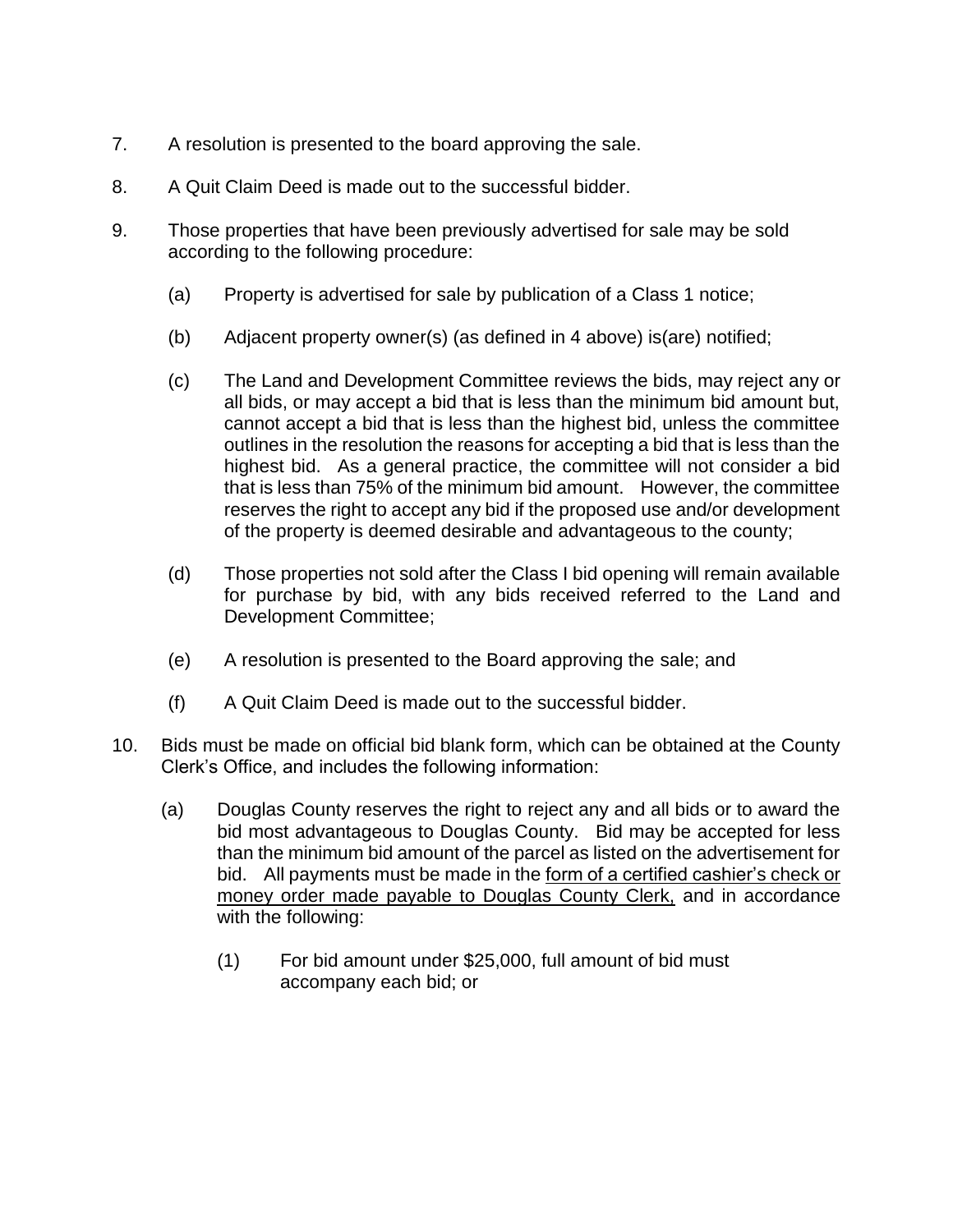(2) For bid amount of \$25,000 and above, a down payment of 25% of the bid amount must accompany each bid. The remaining amount due must be paid in full by the subsequent County Board meeting or the sale will not be approved and the down payment will not be refunded.

Douglas County reserves the right to reject any and all bids or to award the bid most advantageous to Douglas County.

- (b) Bids are awarded based on the following criteria:
	- (1) Dollar value;
	- (2) Prospective use of property;
	- (3) Prior ownership;
	- (4) Adjacent property ownership;
	- (5) Taxability of property upon transfer;
	- (6) Build ability under present zoning codes;
	- (7) Access;
	- (8) Delinquent real estate taxes owed by bidder; and
	- (9) Any other criteria the Land and Development Committee wishes to consider to evaluate any bid.
- (c) All mineral rights are reserved by Douglas County.
- (d) It is the responsibility of the bidder to:
	- (a) Determine whether the proposed use of the property is in compliance with all zoning ordinances and wetland laws and all other county or municipal ordinances pertaining to property management and use. Douglas County does not guarantee that a proposed use will be allowable; and
	- (b) Obtain access into landlocked property. Section 80.13 of the Wisconsin Statutes governs land shut out from public highway. Douglas County does not guarantee access.
- (e) All bids are final. Any request to withdraw a bid must be made to the Land and Development Committee, with sufficient reason. A withdrawal penalty of 10% of the bid amount (minimum \$100.00; maximum \$2,000.00) will be retained by the county .
- (f) Douglas County will transfer title by Quit Claim Deed, which is intended to pass any title, interest, or claim which Douglas County may have in the property, but does not warrant clear title.